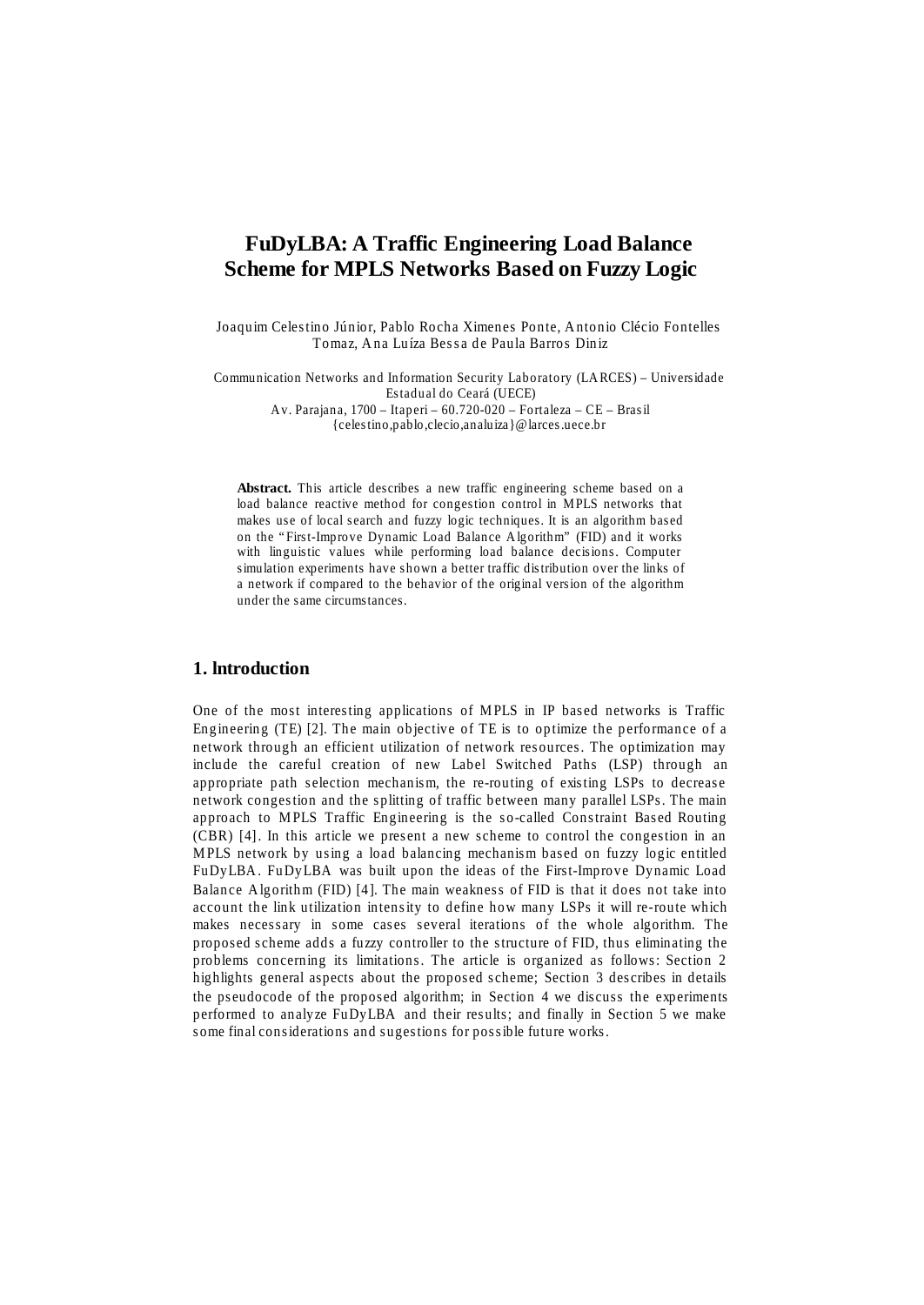**Joaquim Celestino Júnior, Pablo Rocha Ximenes Ponte, Antonio Clécio Fontelles Tomaz,** Ana Luíza Bessa de Paula Barros Diniz

# **1. Overview of FuDyLBA**

Our algorithm is named FuDyLBA, because it is an improved version of First-Improve DyLBA (FID) by means of fuzzy logic techniques, or Fuzzified DyLBA (FuDyLBA).

In our method, the core of FID was modified in a way that enabled it to work with intensity levels, thus creating a link unload function. This function gets as input an intensity level that indicates how much a certain link should be released of its load. Such function performs in a way very similar to FID, but it does not stop after finding the first suitable LSP and rerouting it. In fact, it keeps restarting after every finding, accounting the amount of traffic load that has been released. When the released traffic load reaches the level defined by the input parameter, the local search stops and the next link is then examined. That goes on until all the links in the network are examined.

To calculate the input parameter of the link unload function, a fuzzy controller was designed. This controller has the percentage of link utilization as input parameter and the intensity level in which the link should be released of load as an output.

To represent the level of link utilization three linguistic input values were defined, as follows: "low congested", "medium congested" and "high congested". Each one of these values is defined by its own triangular membership function, hereby named input memberships. To understand linguistically the intensity level necessary for the unload function, three non-continuous membership functions were defined, as follows: "low unload", "medium unload", "high unload", hereby named output memberships.

Every link in the network is measured in terms of percentage of link utilization and when a certain measurement fits any of the input memberships the link is considered congested. The unload function is then executed having the output of the fuzzy controller's defuzzification process (center of gravity) as an input.

### **2. The Pseudocode**

The pseudocode of our algorithm is shown in figure 1. Let us define the notation. Three pseudocode blocks are defined. The first block shows the general structure of the algorithm, while the second and third constitute the fuzzified link unload procedure. On the first block the variable *LinkSet* receives the set of all the links in the network, and a loop is started. Inside this loop, one element of *LinkSet* is taken and registered in the variable *link* per iteration. After that, the unload function is called with *link* as input. The loop ends after the variable *LinkSet* has no more elements left.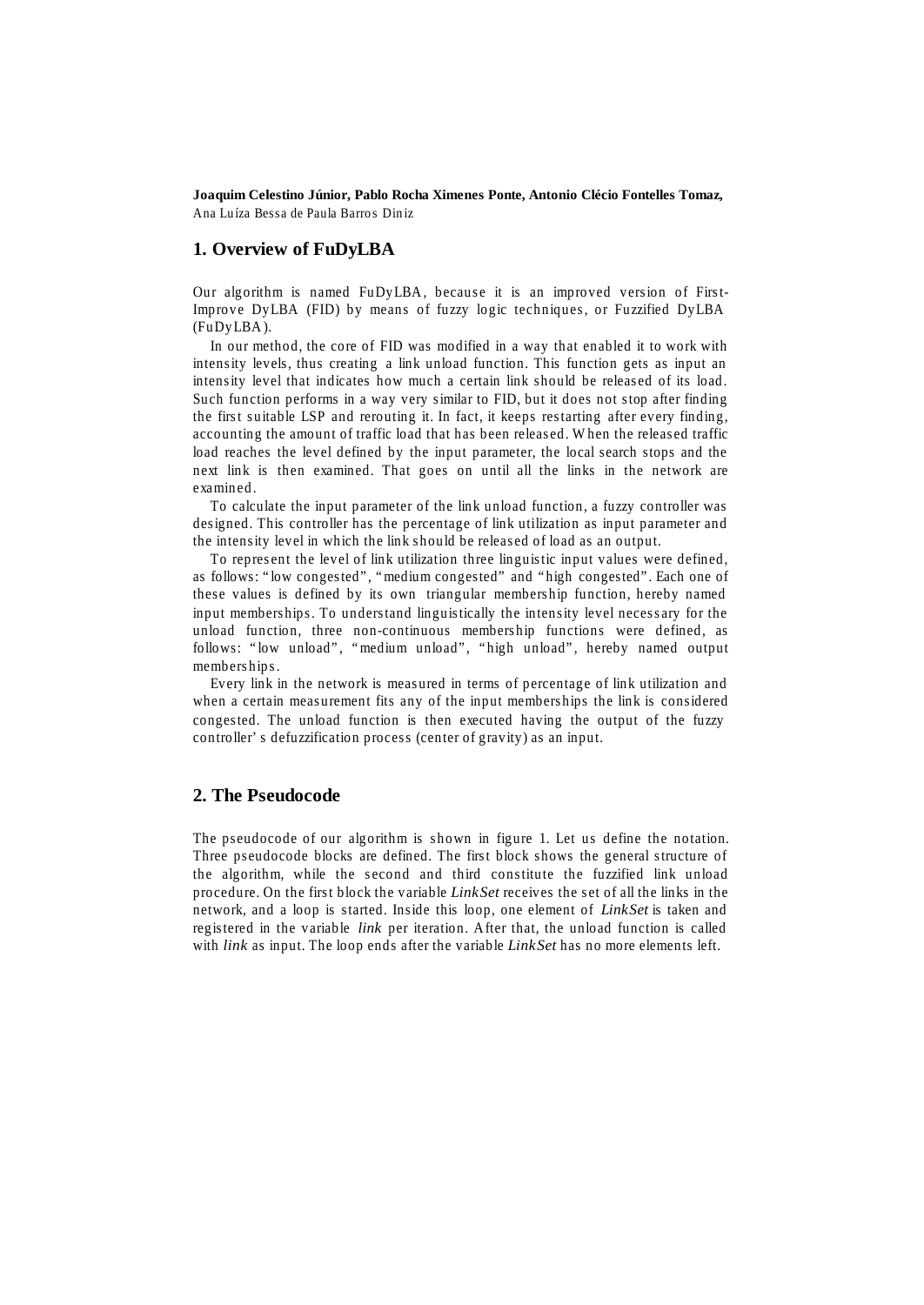#### **FuDyLBA: A Traffic Engineering Load Balance Scheme for MPLS Networks Based** on Fuzzy Logic 3



**Fig. 1.** Pseudocode for FuDyLBA

The unload function is a fusion of the second and third blocks. Actually, this function starts with a fuzzy controller, illustrated in the second block, that feeds the **core** of the unload function with the level which the link should be uloaded, based on the percentage of the link utilization. In the third block, we have the core of the unload function. In this portion of the pseudocode, first the variable change is initialized with zero. This variable will hold the accounting for how much the link was released of load. After that, the first loop is started and it will only stop when the variable change is greater than or equal to the variable level (which holds the intensity wich the link should be unloaded). Inside this first loop, we initialize the variables LSPFound (with false) and LSPSet (with the set of all the LSPs crossing the link) and a new loop is then started. This second loop will only stop when LSPFound is equal to the logical value "true" or when there is no more elements left in LSPSet. Inside this loop the local search is performed first by taking an element from LSPSet and placing it in the variable LSPi. This is the LSP to be examined. After that, the contribution of the LSP stored in *LSPi* in terms of bandwidth consumption is removed from the network through the function *RemovePatialLoad*. The residual bandwidth for the current LSP is, then, calculated and stored in *currResBw*. After that, the algorithm tries to find a new path that does not include the current link and tries to store it in *A\_LSP*. If it succeeds, the residual bandwidth for this alternate path is calculated, stored in *altResBw*, and compared to *currResBw*. If it is greater, *LSPfound* is set to "true" and change is increased with the percentage of link capacity that was released. Finally, the partial load of the LSP stored in *LSPi* is restored to the network and if *LSPFound* is "true" the LSP defined by *LSPi* is rerouted to the path defined by *A\_LSP*.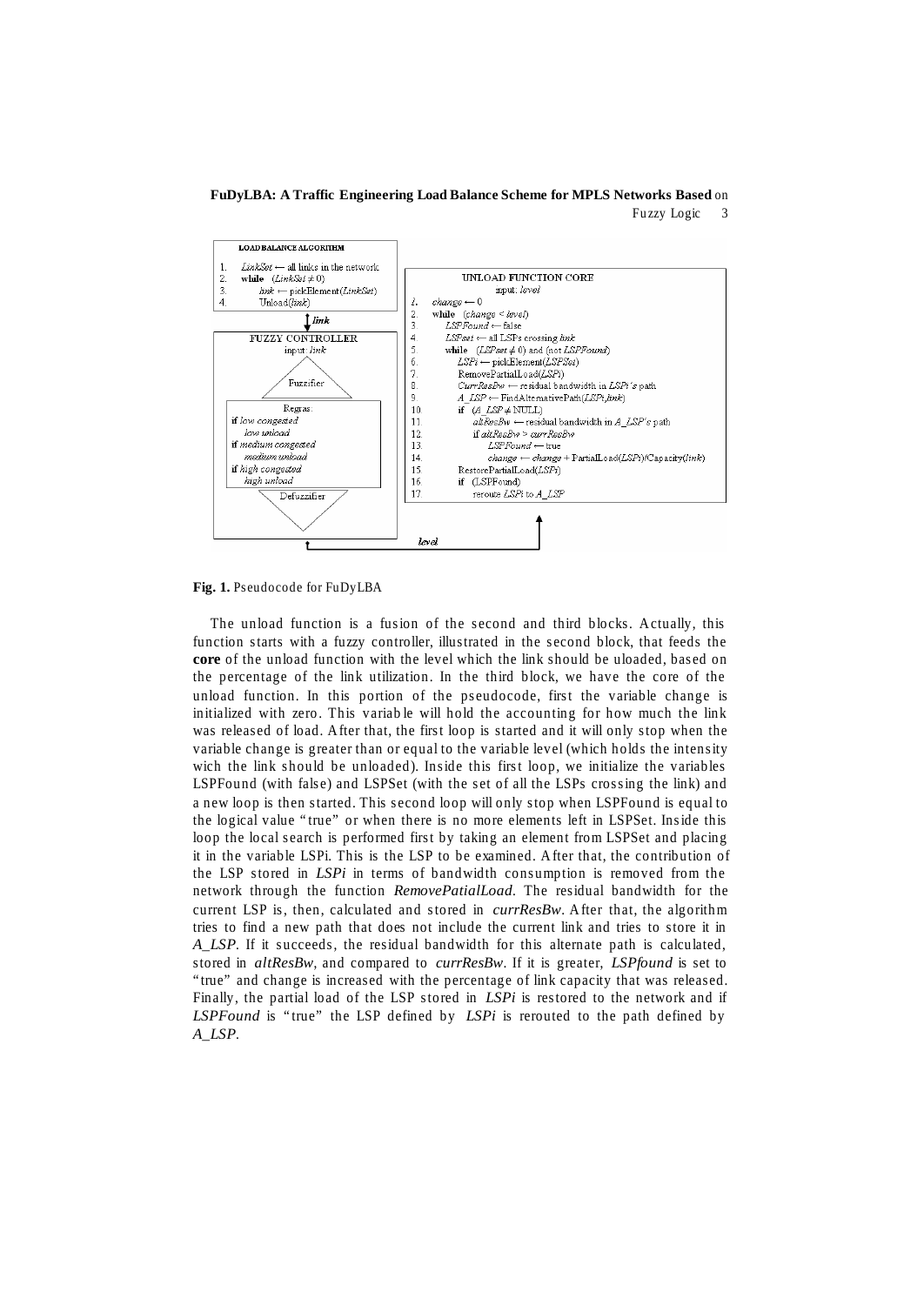**Joaquim Celestino Júnior, Pablo Rocha Ximenes Ponte, Antonio Clécio Fontelles Tomaz,** Ana Luíza Bessa de Paula Barros Diniz



**Fig. 2.** Topology for the Simuled Network Used in the Experiments

# **4. Simulations and Results**

The objective of the computer simulations was mostly to evaluate the improvements of FuDyLBA over FID, since FID was very well documented and simulated in [3], with comparisons to other load balance techniques that are very much mentioned in the literature, thus making its behavior well known.

#### **4.1. The Experiments**

To accomplish the experiments, the topology defined in the figure 2 was used. The thin traced lines represent links with capacity of 1024 units, the thin non-traced lines represent links with capacity of 2048 units and the thick line represent a link with capacity of 3072 units. The LSP requests are limited to the pair of LSRs 1 and 9, always starting at the LSR 1.

Two experiments were performed, both with the duration of 30 seconds, reproducing the exact same network characteristics for the two algorithms.

The first experiment used low granularity LSPs while the second one used higher granularity LSPs. The LSPs varied in a round-robin style in terms of bandwidth consumption, path and duration while they were being injected in the network at the rate of one at every 0,05 seconds. Six hundred LSPs were injected for both experiments. And the paths used were 1-3-10-11-9 and 1-10-11-9.

In the first experiment the bandwidth consumption used for the injected LSPs varied between 8 and 32 units as their lasting time varied between 3 and 8 seconds.

In the second experiment the bandwidth consumption used for the injected LSP varied between 32 and 128 units and their lasting time was the same used in the first experiment.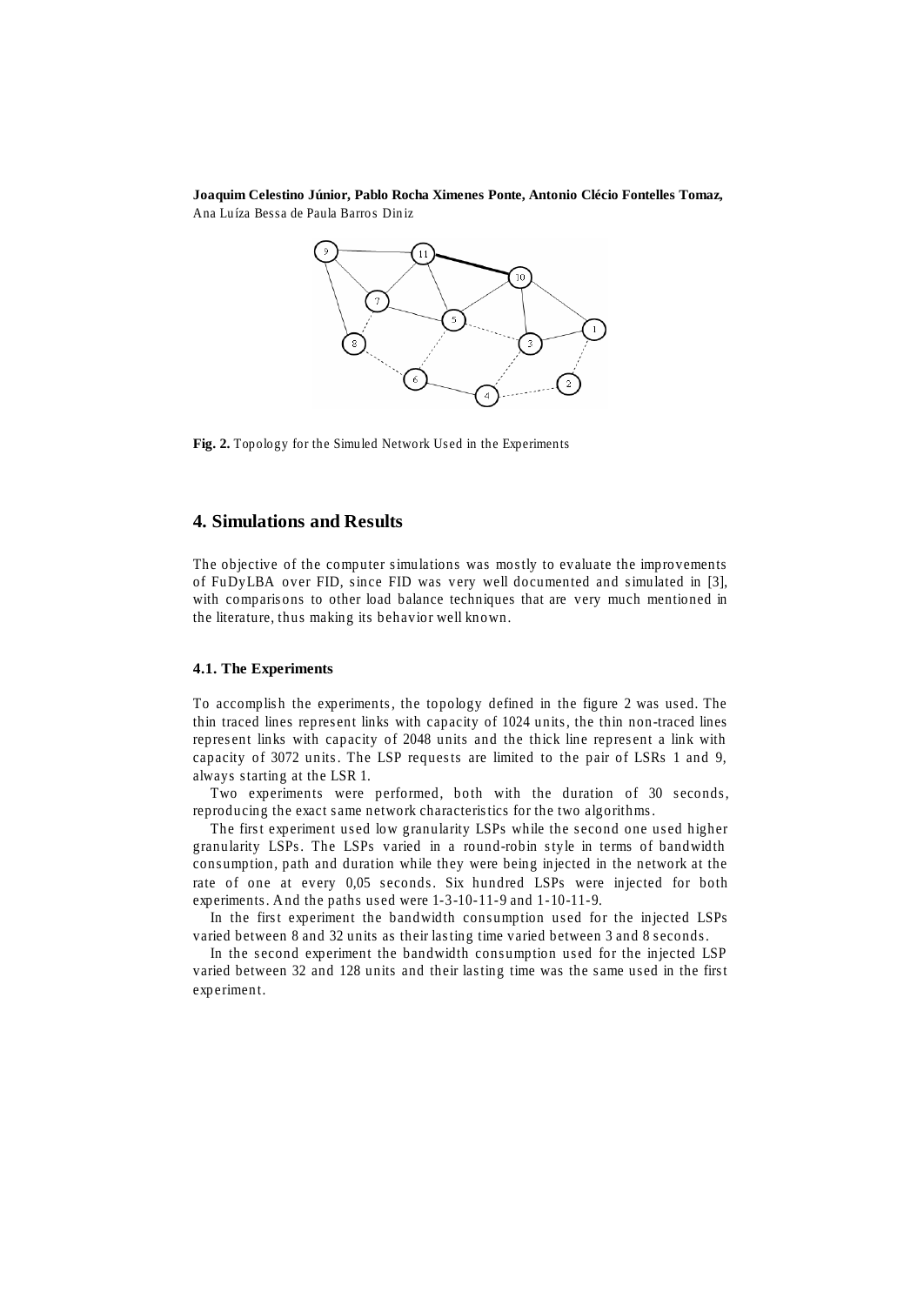#### **FuDyLBA: A Traffic Engineering Load Balance Scheme for MPLS Networks Based** on

Fuzzy Logic 5

#### **4.2. Results**

The technique of choice for the evaluation of the quality of the load balance for each algorithm was the calculation of the standard deviation, during the time, for the percentages of residual bandwidth for each link in the simulated network.

The standard deviation is a well known dispersion measurement technique that is very suitable for the quality quantification of any load balance technique.

The standard deviation measures how much the elements of a sample set are apart from each other. Specifically in our case, those elements are the residual bandwidth for the link. A higher standard deviation would mean, in a final analysis, a worse load balance quality.



**Fig. 3.** Standard deviations of the desidual dandwidths for the first experiment, along the time in seconds, respectively.



**Fig. 4.** Standard reviations of the residual bandwidths for the second experiment, along the time in seconds, respectively

In figure 3 we can see the chart for the first experiments. This chart shows the standard deviation of the residual bandwidth for every link in the network along the